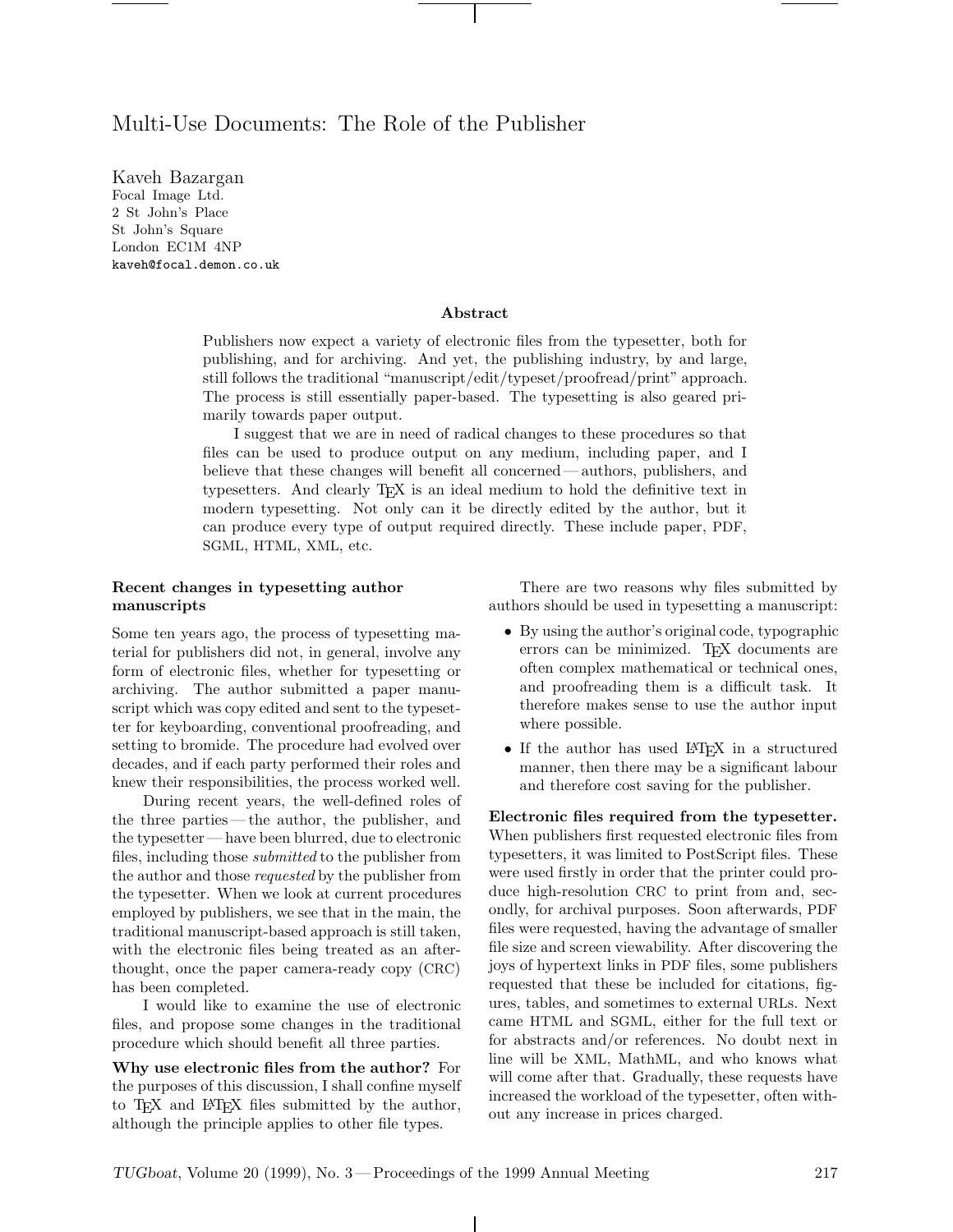# Kaveh Bazargan

**Using LATEX to produce electronic files.** Fortunately, we find that we can use LAT<sub>EX</sub> itself, in conjuction with many programs which are in the public domain, to generate all the electronic files required. It is the open code of TEX and that of the auxiliary programs written by third parties that allow us to use LATEX in this way. The electronic files that can be produced in this way include full SGML files. An important advantage is that there is only one source code and the chances of differences between different electronic versions are minimized. Most of the tools needed for producing the electronic files are, in fact, in the public domain, with the source codes available. This means that they can be customized to produce specific electronic output, for example SGML output for a particular DTD.

# **The publisher's role**

Here are what I think the publishers should be doing to help deal with electronic files better.

**Take a more active role in encouraging good LATEX** submission. In order that files prepared by the author can be used easily for multiple outputs, it is essential that these files are coded with document structure in mind and the coding is completely logical, with little or no visual encoding. LAT<sub>EX</sub>, used correctly, is a very good authoring environment for this type of coding.

It is my feeling that the acceptance of T<sub>E</sub>X files by publishers has been under the pressure of authors, rather than being initiated by the publisher. With a few notable exceptions, publishers have simply passed on any TEX or LATEX files received from authors onto typesetters, in case they can be used. By supplying the author with an "author kit" (see below) authors will gain confidence in the publisher and will be encouraged to submit LAT<sub>EX</sub> manuscripts according to the publisher's requirements.

**Recognize the extra care needed when multiple outputs are required.** More and more publications are available electronically, usually through the Internet. These include HTML, and PDF files. I believe that publishers should consider all forms of electronic delivery at the outset, and treat the printed CRC as just one of those possible outputs. They should take into consideration the extra care that should be taken in the preparation of manuscripts and their associated files. This means that they should be in contact with the author from the early stages, making sure that clean, structured files are submitted. If such files are not available, then the publisher should be prepared to compensate the typesetter for the extra work incurred.

They could also insist that all outputs, whether electronic or paper, should emanate from the same source code. This will guarantee uniformity in content of the different outputs and minimize delays for last-minute changes.

**Distribute an author kit** By being provided with such tools, the author is encouraged to submit a well-structured LAT<sub>F</sub>X document. Here is what the author kit could contain:

- the L<sup>AT</sup>EX manual  $[1]$ : this is a small investment which I believe will encourage the user to follow the standard)—it would only apply to book authors
- an authors' guide, based on the same user friendly approach as Lamport's manual
- a generic class file for authors only (see below)
- a fully working example file with accompanying hard copy

**Produce an 'Editors' Guide to Electronic Submissions'** Book manuscripts are normally sent to freelance copy editors before typesetting. The copy editors are generally unaware that there are files accompanying the text, let alone that the files may be T<sub>F</sub>X or L<sup>AT</sup>F<sub>K</sub>. It would be useful to produce a short non-technical guide for copy editors, in order to make the process of copy editing smoother and to reduce the number of marks made on paper. Points that should be addressed in this guide would be the following:

- *Automatic cross referencing*: It is useful for a copy editor to know if cross references for citations, equations, etc. are generated automatically. If an equation is deleted, for example, they can simply ask for the rest to be renumbered appropriately, rather than marking each occurance, which is the usual practice. They should also be warned of the reasons for mysterious double question marks appearing in a manuscript.
- *Table of contents and Index*: In L<sup>AT</sup>FX documents these are usually automatically generated. Therefore copy editing them is invariably a waste of time both for the editor and for the computer operator. In particular, it is very common for page numbers in index entries to be edited. For the typesetter, this is extremely laborious work to carry out and to check.
- *Running heads*: These are also automatically generated and should not generally be marked by the copy editor. By understanding the overall mechanism of running heads, a few simple instructions should suffice for any changes.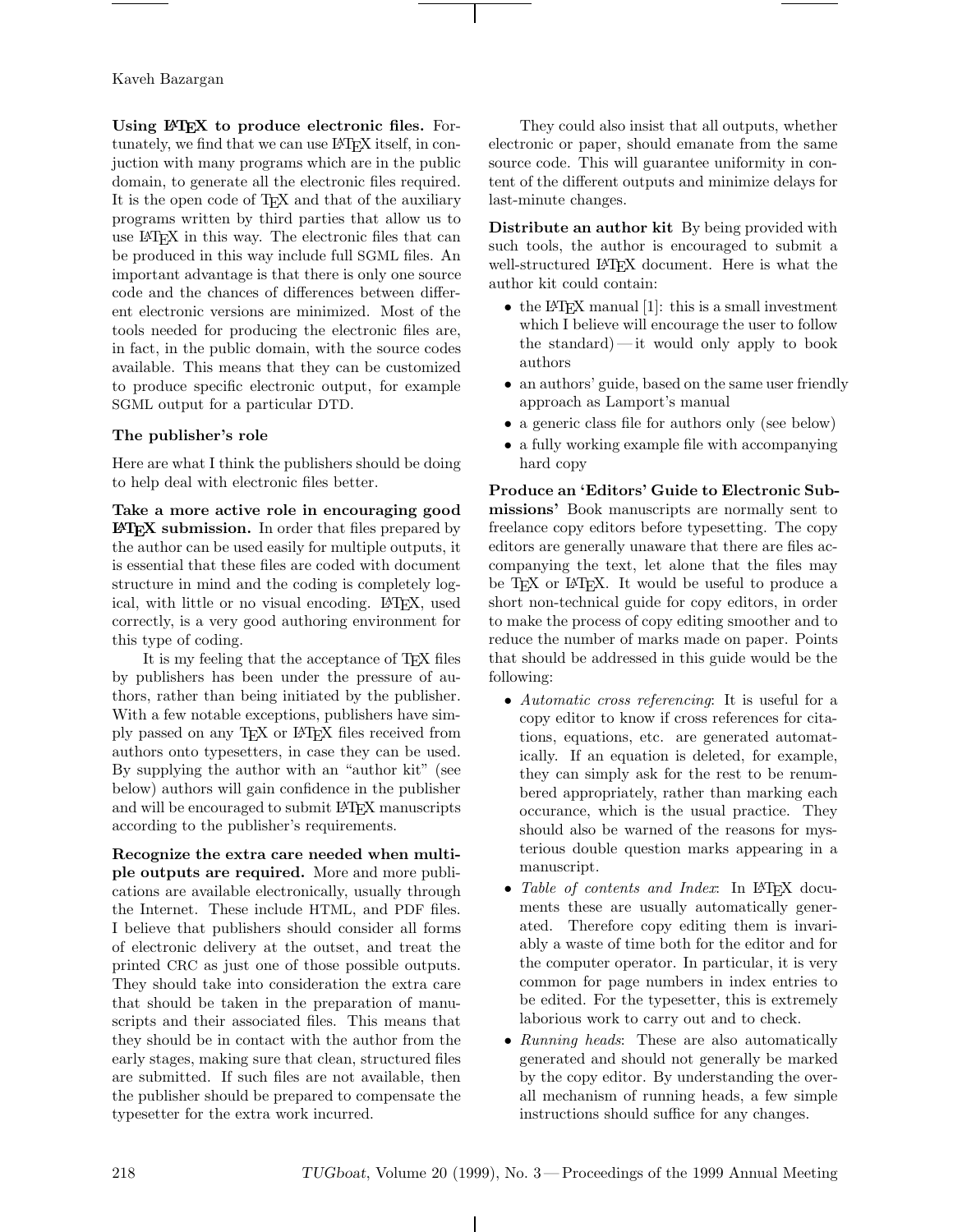• *Making global changes*: The copy editor should be encouraged to make as many global marks as possible, rather than marking every occurance of an error.

#### **The class/style files**

**The current situation.** Let us take the case of book production. At present, a typical scenario is that the publisher asks a T<sub>EX</sub> consultant to write a class file (let us assume it is only  $\angle$ ETEX 2<sub>ε</sub> we are dealing with). The consultant will be supplied with an example book and/or type specifications, from which to produce a LAT<sub>EX</sub> class file. Normally instructions and an example file are also included. This collection of materials is then distributed to prospective authors to apply to their manuscripts. When the manuscript is received by the publisher, it is sent out for copy editing, and usually goes to a TEX typesetter for production of final CRC and any subsequent electronic files.

The important thing here is that there is only one class file. It is used by the author to produce the manuscript and by the typesetter to correct and paginate the book. I would like to argue that this approach should be re-examined and that separating the author's and typesetter's class files might be a better route to take. Let us look at the requirements of each party in turn.

**Requirements of the author.** The author's task is primarily to concentrate on the contents of the book or article being written, without much regard for the final look, which is normally decided by the publisher and is the responsibility of the typesetter. Here are what I see as the main attributes of the class file distributed to the author:

- *Standard input syntax*: The L<sup>AT</sup>FX book class is well known, and easy to use. It is a great advantage to present an author with a class file which has an input syntax as close to book.cls as possible. In fact, the class file and any instruction material should encourage the author to enter standard LATEX code.
- *Easy installation*: T<sub>F</sub>X is available on most computer systems, including some old machines with limited memory and power. It is a good idea to have a class file that does not need a lot of memory, computer power, or unusual fonts. In particular, it is safest to limit the font requirements to the standard Computer Modern fonts which are available on every T<sub>F</sub>X installation.
- *Avoid unusual elements*: In order to make it easy for the class file to be used with any system, unusual elements such as graphics should

Multi-Use Documents: The Role of the Publisher

be avoided and be reserved for the typesetting stage.

• *Forgiving class file*: So that the author can concentrate on the contents of the work, the standard T<sub>F</sub>X parameters for such items as line and page breaking penalties should be relaxed so that overfull boxes are kept to a minimum.

**Requirements of the typesetter.** Let us now look at the requirements of a class file used by the typesetter. In general, the typesetter should have a more in-depth knowledge of LAT<sub>E</sub>X than the author. He/she can therefore deal with much more complex class files, with the following possible attributes: $<sup>1</sup>$ </sup>

- *Unusual fonts*: The T<sub>E</sub>X typesetter will have access to numerous commercial fonts. The class file can therefore use any standard font for the body text and a choice of several fonts for mathematical text.
- *Graphical embellishments*: I believe that typesetters should strive to get away from the classic "TEX look". There are numerous ways in which TEX and LATEX documents can be embellished with graphical devices, from simple rules to fullcolour tints. A TEX typesetter should have all these tools available to improve a book's appearance (in association with a book designer, of course).

Looking at the above requirements for the class files for the author and the typesetter, it is clear that there is a conflict. In the case of the author, the file should avoid non-standard fonts, difficult constructions, graphic elements, etc. On the other hand, the class file used by the typesetter can be as complex as necessary to get the desired effects in the final typesetting. At the moment, any class file writer has to strike a balance between these two conflicting requirements. Graphic elements, if used, are kept simple, so that authors do not have trouble with them. Of course, this limits the complexity of the final typeset book.

**Using two separate class files.** Looking at the above requirements, it is my conclusion that the author should be supplied with a generic class file, designed with the author requirements in mind. A publisher need not distribute more than one or two of these generic files, making support, debugging, and maintenance easier. The class file used in the

<sup>1</sup> Of course this may not apply to all cases. Some authors are very adept at handling class files, and some books have such an unusual layout that the final class file must be used at all times.